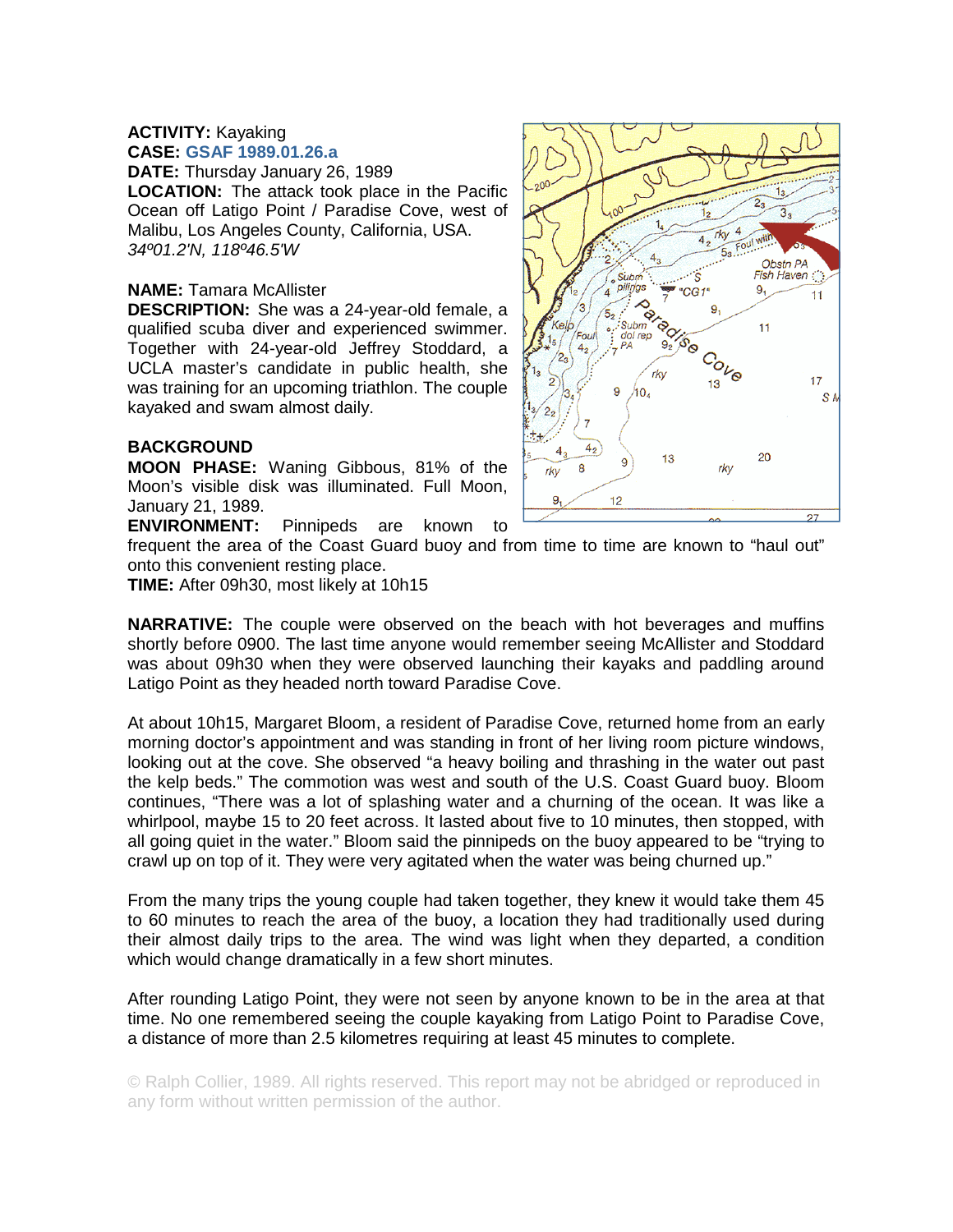The next day, Friday January 27, 1989, the two kayaks were found lashed together, upside down, six kilometres off nearby Zuma Beach in Los Angeles County. They were towed to Channel Islands Harbor in Oxnard, Ventura County, and were subsequently turned over to the Ventura County Sheriff's Department on January 30, 1989. At 16h30 hours on Saturday January 28, 1988. Tamara McAllister's body was found 10 kilometres from Channel Islands Harbor (34º05.0'N, 119º18.0'W) on a heading of 220º true. She was wearing a bathing suit and a zippered blue and black windbreaker jacket. The U.S. Coast Guard began a searchand-rescue operation for Stoddard. The extensive search for him was called off after a week. He was never found.



*Tamara McAllister*

## **INJURY:** Fatal

**COMMENT:** I invested several weeks interviewing local residents, business owners, and others known to be in the area the day McAllister and Stoddard disappeared. No one could remember seeing the couple following their departure at Latigo Point. There are probably countless scenarios for this tragic event. The following is one possibility out of many and is based on circumstantial evidence.

After launching their kayaks from Latigo Point, the couple usually paddled out until they were 50 to 100 metres offshore, just inside the kelp canopies, before turning north to Paradise Cove. Once they had arrived at their destination they would swim, talk, and sometimes have a snack before returning to Latigo Point. According to friends familiar with their routines, this trip usually took McAllister and Stoddard 45 to 60 minutes. They could have arrived only minutes after the commotion Bloom reported near the buoy. This commotion may have been a shark feeding on one of the pinnpeds that had been on or near the buoy.

McAllister was found wearing her windbreaker jacket, making it reasonable to assume that she was not swimming at the time of the accident. The kayaks were found lashed together, suggesting that they were stationary in the water. However, I propose that they might have been trying to return to Latigo Point in heavy seas, with headwinds gusting 30 to 50 knots. McAllister's kayak had a small crack in the skin of its hull, causing it to take on water. With her slight build, it might have been difficult for McAllister to maneuver her kayak in the headwinds and choppy seas. The kayaks might have been lashed together by the couple in an attempt to combat these rough conditions. Stoddard would have been in the lead kayak, McAllister the following. With both paddling together, Stoddard would have been able to cut a wake, thereby reducing McAllister's effort.

A hole was discovered in the bow of the white kayak's underbelly. Also present were fractures to either side of the hull. They appear to be stress fractures, caused when the kayak was struck from below. An engineer familiar with the construction and material used in today's kayaks suggested that the observed damage would require the hull to be struck by an object with a mass in excess of 900 kilograms, traveling at least 17 knots, to cause

© Ralph Collier, 1989. All rights reserved. This report may not be abridged or reproduced in any form without written permission of the author.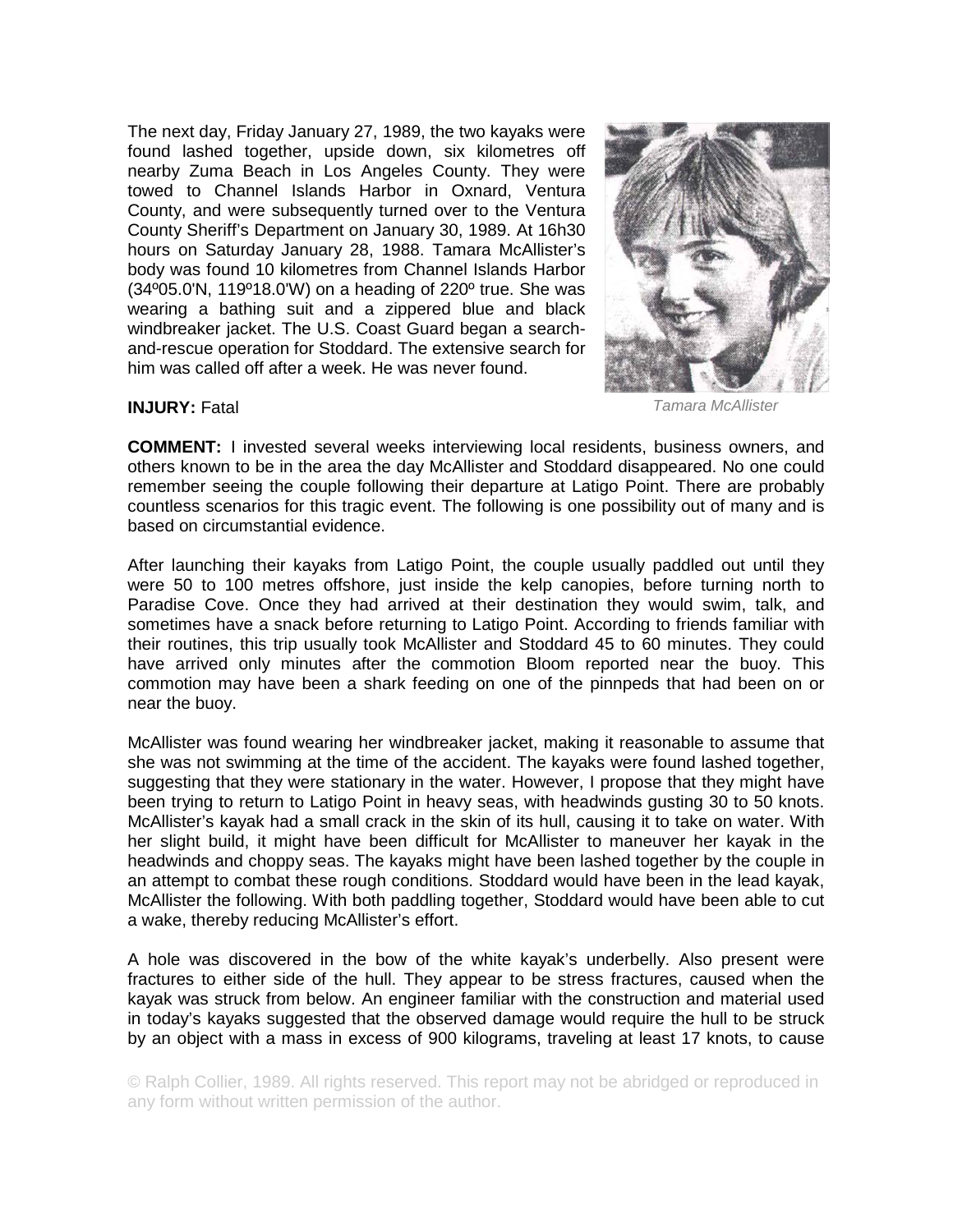the damage sustained. Several kayak manufacturers said that a kayak's construction actually causes it to recoil from an object when struck. This flexible construction could have caused the kayak to be lifted into the air when struck from below with sufficient force.

With McAllister's kayak being towed behind Stoddard's, she would have been thrown backwards, possibly striking her head and/or hand on the kayak's surface. In contrast, Stoddard would have been violently thrown forward and could have struck his head on his kayak's hatch cover, a piece of plywood 25 mm in thickness. Several small, rounded indentations on the surface of the plywood hatch cover were found and examined. Forensic investigation found no hair, tissue or linen fibers. The source of these indentations could not be determined.

**SPECIES:** Ventura County Coroner Warren Lovell, with the assistance of investigators Jim Wingate and Mitch Breese, determined the following: "Tamara McAllister died from exsanguination, the result of massive tissue loss to the upper left thigh and a traumatic would to the upper right thigh that severed the femoral artery and vein. Measurement of the left thigh injury exceed 34 centimetres in diameter." Bruises to the right hand and back of her head were also reported. The dimensions of Tamara McAllister's injury suggests that a white shark about five metres in length was involved in this tragedy.



**CASE INVESTIGATOR:** Ralph Collier

© Ralph Collier, 1989. All rights reserved. This report may not be abridged or reproduced in any form without written permission of the author.